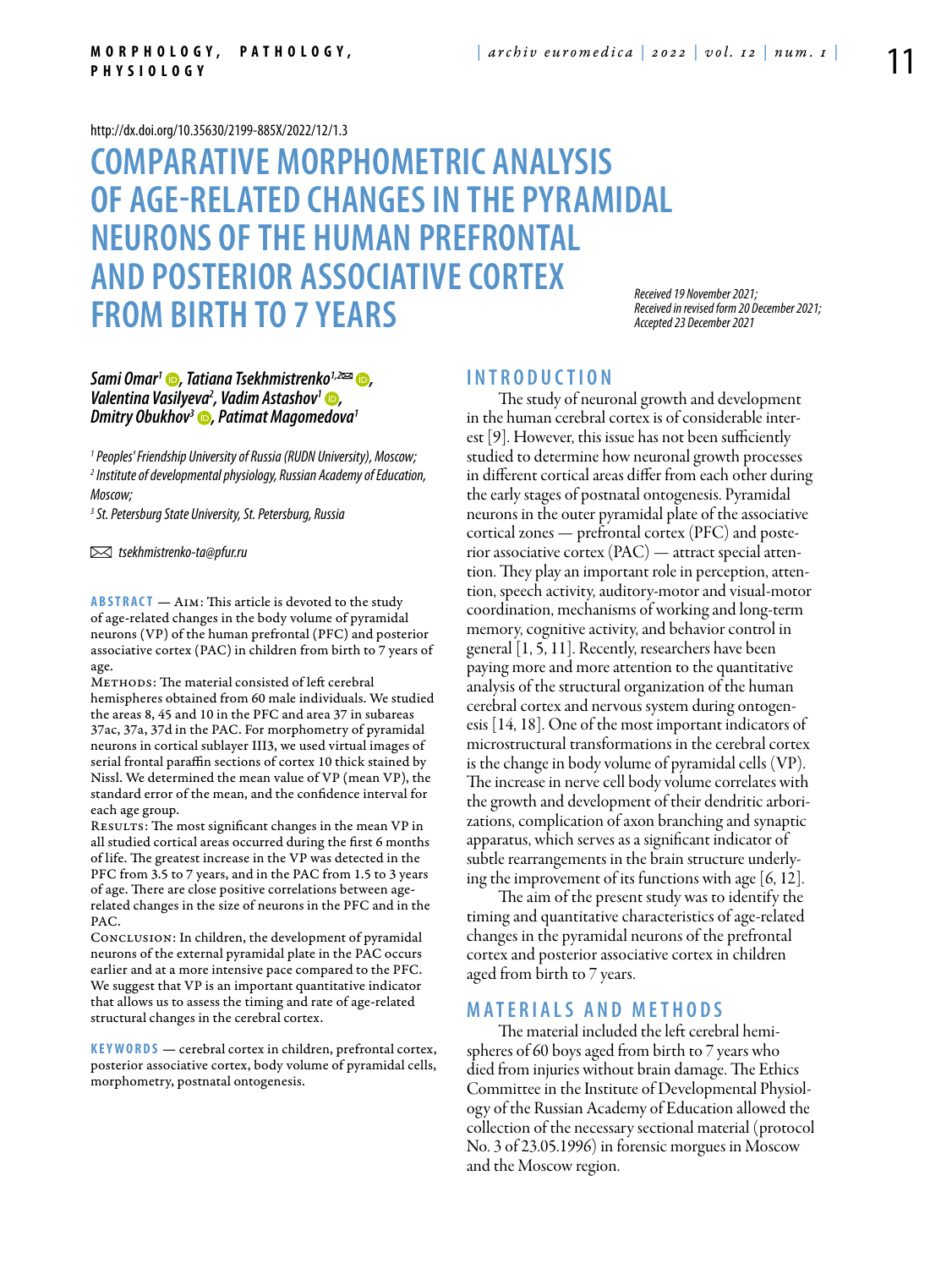The histological material was divided into 5 age groups, including: newborns  $(n = 11)$ , 6 months  $(n = 13)$ , 12 months  $(n = 10)$ , from 1.5 to 3 years  $(n = 10)$  and from 3.5 to 7 years  $(n = 16)$ .

The cortical areas for the study were selected according to K. Brodmann's cytoarchitectonic map. After fixation in 10% neutral formalin, tissue fragments were excised in the anterior part of area 8 (frontal eye field, BA 8), in the speech-motor area 45 (Broca's area, BA 45), on the lateral surface of the frontal pole in area 10 (BA 10) and in area 37 (BA 37) of the PAC. In area 37, we selected subareas 37ac, 37a, and 37d for the study in accordance with the Atlas of cytoarchitectonics of the human cerebral cortex [4]. In the upper section of the 37ac subarea (SA 37ac), a fragment was isolated in the hMT/V5 multimodal region, which is involved in the processing of tactile and visual information about the direction of moving objects [17]. On the inferior medial surface of the temporal lobe, we investigated subarea 37a (SA 37a) in the fusiform face area (FFA) [8], and on the medial surface, subarea 37d (SA 37d, or V8 zone). V8 zone is included in a system of anatomically related structures that are essential for declarative memory (conscious memory for facts and events) [15].

We carried out a morphometric analysis of pyramidal neurons bodies volume (VP) in sublayer III3 of the cortex on virtual images of frontal paraffin sections 10 μm thick, stained with Nissl cresyl violet. For this purpose, we used Image Tools technology (National Institutes of Health, USA) and ImageExpert™ Gauge geometric measurement software for microobjects (NEXSYS, Russia), as well as a Biolam-15 LOMO microscope with a built-in USB camera UC-MOS01300KPA (Altami, Russia). In each area in 5 age groups, we measured the height of 800-1000 pyramidal neurons and the width of the basal part of their bodies, then the volume of the cell body of each neuron was calculated using the cone volume formula. Statistical processing of the obtained data included checking the normality of the distribution of values in the compared samples, and analyzing the probability distribution of quantitative signs [10]. We calculated mean body volume of pyramidal cells (mean VP), standard error and confidence interval using SigmaPlot software package (SYSTAT Software, USA) for different age groups. Significance of differences between mean values of different age groups was determined using two-sample t-criterion at  $P > 95\%$  (p<0.05).

To study the relationship between age-related changes in the size of pyramidal neuron bodies in the compared cortical areas, the study material was grouped into 9 age groups: newborns, children 6 months, children 12 months, and then the age groups were followed in annual intervals from 2 to 7 years. To assess the relationship between age-related changes in mean body volumes of pyramidal neurons in different cortical areas, we calculated Spearman's rank correlation coefficient (Rs) and its statistical significance using Student's criticality table.

#### **RESULTS**

It was found that in newborns in the PFC the largest volume of pyramidal neurons was observed in BA 8. In this area, the sizes of pyramidal neurons were 1.2 times larger than in BA 10 and BA 45 (Table 1).

Growth rates mean VP in different areas of the PFC were different during the first months. By 6 months in BA 8 and BA 10, this indicator increased 1.5 times, and in field 45 — 2.7 times compared with newborns. As a result, in boys of 6 months, the sizes of pyramidal neurons in BA 45 were on average 1.6–1.8 times larger than in BA 8 and BA 10. In the second half of the year, mean VP in BA 8 and BA 10 continued to grow, increasing on average 1.6 times as compared with the indicators of children 6 months old. By the end of the first year of life in BA 45, the average somal volume did not change, the sizes of the pyramidal neurons of the PFC did not differ between areas. During 2 and 3 years of life, mean VP in BA 8 and BA 45 remained stable, and in BA 10 it increased 1.2 times compared with one-year-old children. In children 2–3 years old, we did not observe significant differences in mean VP between the areas of the PFC. In the group of children from 4 to 7 years old, the size of pyramidal neurons in the PFC increased in comparison with children 2–3 years old: in BA  $8 - 1.8$  times, in BA 10  $-1.6$  times, and in BA  $45$  — in 1.4 times. Pyramidal neurons in BA 8, on average, had 1.3 times the volume in comparison with BA 45.

A number of obvious trends were observed in the formation of pyramidal neurons in the PFC. In functionally different areas, a significant increase in the size of pyramidal neurons occurred synchronously during the first six months of life and heterochronously in subsequent years of ascending ontogenesis: in the BA 8 (frontal eye field) — by 1 and 7 years, in BA 10 of the frontal pole  $-$  by 1, 3, and 7 years, BA 45 (speech motor area) — by the age of 7. The increase in mean VP in different areas of the PFC occurred heterodynamically, that is, at different rates and with different intensities. During the first 6 months, the sizes of pyramidal neurons increased most intensively in the BA 45, in the second half of life — in the BA 8, over 1.5-3 years — in BA 10, and within 3.5–7 years — again in BA 8. At the stage of 3.5–7 years, a significant increase in mean VP occurred in all studied areas of the PFC, which signaled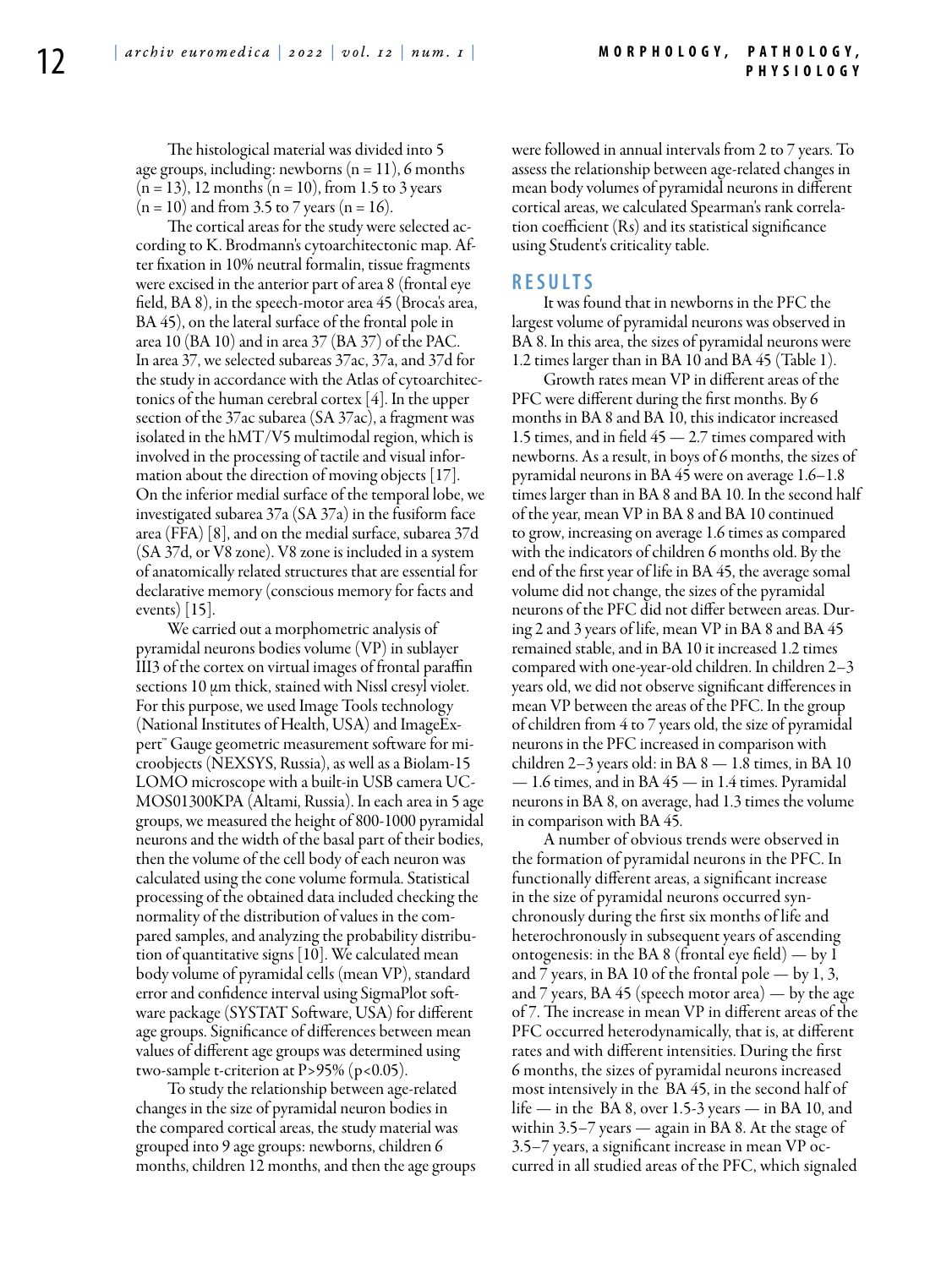| Age group       | n. | Area 8              | Area 10             | Area 45             |
|-----------------|----|---------------------|---------------------|---------------------|
| <b>Newborns</b> | 11 | $458,9 \pm 24,0$    | 377,7±14,7          | $390,0 \pm 16,9$    |
| 6 months        | 13 | $678,3 \pm 49,5*$   | 581,4±46,5*         | $1053.7 \pm 118.9*$ |
| 1 year          | 10 | $1112.4 \pm 72.2*$  | $928.4 \pm 69.9*$   | $983,6 \pm 81,1$    |
| $1.5 - 3$ years | 10 | $1127,6 \pm 69,3$   | $1071,1 \pm 55,8*$  | $1080,5 \pm 64,1$   |
| $3.5 - 7$ years | 16 | $2014,2 \pm 147,5*$ | $1688,5 \pm 108,1*$ | 1498,5±77,6*        |

*Table 1. Age-related changes in the average body volume of pyramidal neurons in III3 sublayer of the prefrontal cortex in children (M+m) (mkm3 )*

*Note to Tables 1 and 2: \* — the differences are significant (at p<0.05) in comparison with the same area of the previous age group*

an increase in the functional activity of distributed neural networks with its participation.

In the PAC in newborns, the highest mean VP was in SA 37d, located on the border with the limbic lobe, and the lowest in SA 37a in the FFA region. The difference in the average group indicators in these subfields was 1.2 times (Table 2).

The volume of pyramidal neurons in SA 37a was on average 1.3-fold greater than in SA 37ac. In children aged 4 to 7 years, the mean body volume of pyramidal cells in SA 37ac increased by 1.2 times in comparison with children 2–3 years old, and did not change in SA 37a and SA 37d. As a result, the differences in the sizes of pyramidal neurons between SA 37ac and SA 37a,

*Table 2. Age-related changes in the average body volume of pyramidal neurons in III3 sublayer of the posterior associative cortex in children (M+m) (mkm3 )*

| Age group       | n  | Subarea 37ac         | Subarea 37a         | Subarea 37d          |
|-----------------|----|----------------------|---------------------|----------------------|
| <b>Newborns</b> | 11 | $446,3 \pm 30,9$     | $392,0 \pm 22,4$    | $488,4 \pm 14,3$     |
| 6 months        | 13 | $1202,5 \pm 86,9*$   | $975,5 \pm 51,6*$   | $1019,8 \pm 44.5*$   |
| 1 year          | 10 | $1369,9 \pm 51,9$    | $1462,4 \pm 93,1*$  | $1733,4 \pm 88,1*$   |
| $1.5 - 3$ years | 10 | $1813,2 \pm 121,7$ * | $2372,6 \pm 133,4*$ | $2046,3 \pm 111,7$ * |
| $3.5 - 7$ years | 16 | $2189,3 \pm 118,8^*$ | $2402,3 \pm 134,8$  | $2081,9 \pm 116,3$   |

By the end of the first half of the year, mean VP increased 2.6 times in SA 37ac and SA 37a, and 2.1 times in SA 37d compared with newborns. The sizes of SA 37ac pyramidal neurons were, on average, 1.2 times larger compared to SA 37a and did not differ significantly from SA 37d. Interestingly, in this segment of postnatal ontogenesis, the growth rates mean VP in the BA 37 subfields are similar to the growth rates of pyramidal neurons in BA 45 and are significantly higher compared to BA 8 and BA 10 of the PFC. In the second half of the first year of life, the size of pyramidal neurons did not change in SA 37ac, increased 1.5-fold in SA 37a, and 1.7-fold in SA 37d compared to 6-month-old children. By the end of the first year of life, the average volume of neuronal soma in SA 37d was 1.3 times larger compared to SA 37ac.

In 2–3-year-old boys, the mean VP in the PAC increased synchronously and heterodynamically compared to those in children aged 1 year: 1.3-fold in SA 37ac, 1.6-fold in SA 37a, and 1.2-fold in SA 37d.

which we noted in children 2–3 years old, smoothed out by the age of 7 years.

In the PAC, we noted a synchronous increase in the size of pyramidal neurons in SA 37a and SA 37d during the first year of life, as well as in the age group of children 1.5–3 years old. In SA 37ac, synchronously with the rest of the fields of the PAC, the mean VP increased during the first 6 months of life and in the age group of children 2–3 years old. In the age group of children 3.5–7 years old, we noted an increase in mean VP in SA 37ac. The heterodynamic nature of the increase in the size of pyramidal neurons was illustrated by the fact that during the first 6 months the mean VP increased most intensively in SA 37ac and SA 37a, in the second half of the year — in SA 37d, over 2–3 years — in SA 37a, and during 4–7 years — in SA 37ac.

To assess the relationship between the rates of age-related changes mean VP in functionally different zones of the PFC and PAC in children, we used Spearman's rank correlation analysis. The number of rank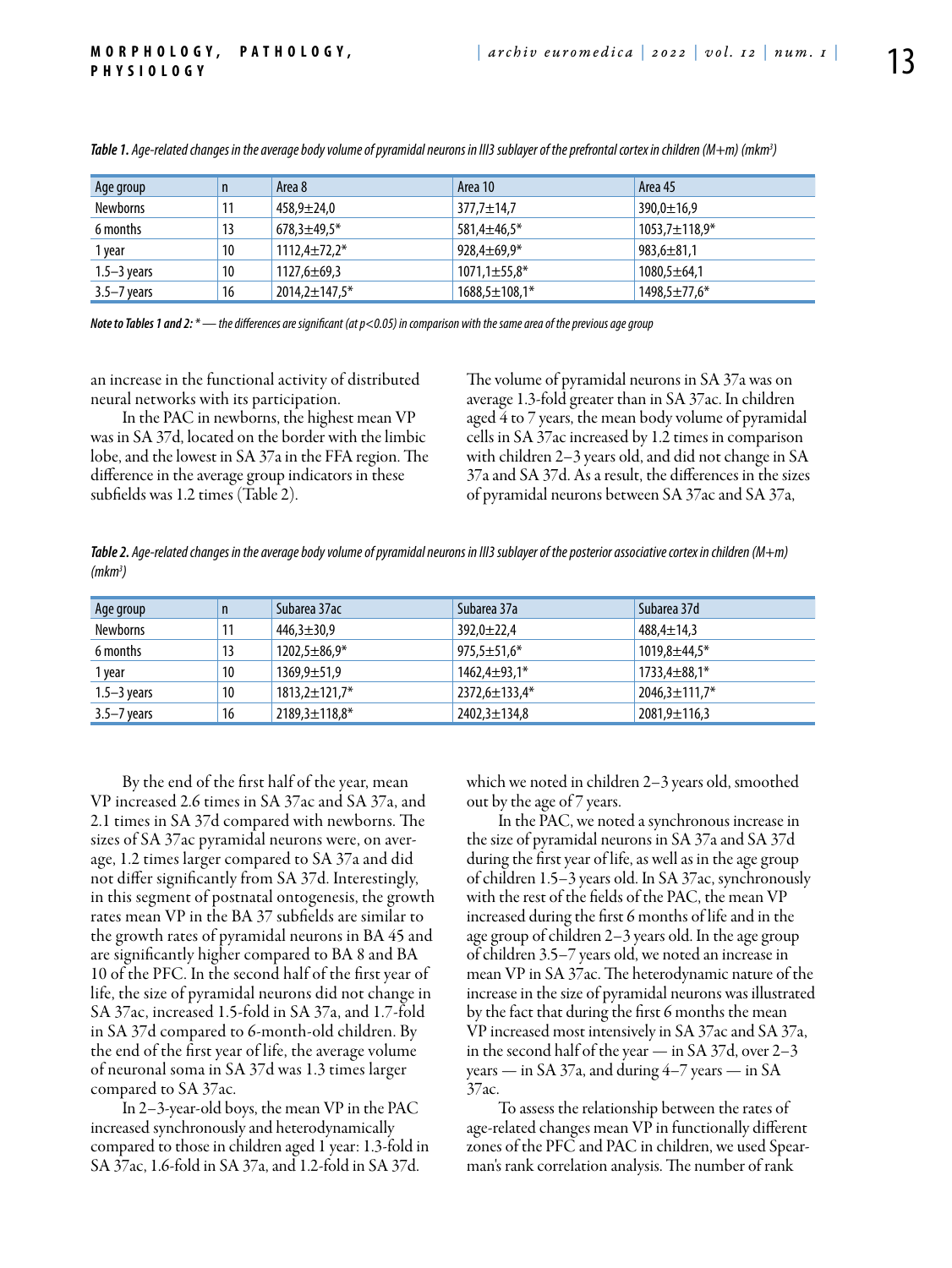pairs  $(n = 9)$  of the compared values corresponded to the number of age groups from birth to 7 years in annual intervals, taking into account the indicators of newborns and children at the age of 6 months. Significant correlation coefficients Rs between mean VP in BA 8, BA 10 and BA 45 and SA 37ac, SA 37a and SA 37d are presented in Table 3.

*Table 3. Areas with significant positive correlations of age-related changes in the mean body volume of pyramidal neurons in sublayer III3 in children from birth to 7 years*

| $n=9$                     | <b>Rs</b> | t-stat |
|---------------------------|-----------|--------|
| Area 8 - Area 10          | 0.95      | 0.34   |
| Area 8 – Area 45          | 0,92      | 0,43   |
| Area 8 - Subarea 37ac     | 0,75      | 0,71   |
| Area 8 – Subarea 37a      | 0,82      | 0,62   |
| Area 10 - Area 45         | 0.90      | 0,47   |
| Area 10 - Subarea 37ac    | 0.90      | 0,47   |
| Area 10 - Subarea 37a     | 0,77      | 0.69   |
| Area 10 - Subarea 37d     | 0.83      | 0.59   |
| Area 45 - Subarea 37a     | 0.85      | 0.57   |
| Subarea 37a - Subarea 37d | 0.95      | 0.34   |

*Note: n is the number of rank pairs of compared values; Rs is the Spearman's correlation coefficient; t-stat is Student's t-test. Two-sided level of significance (p-value) < 0.05.*

It follows from the table that a statistically significant strong and direct two-way relationship existed between age-related changes in the size of pyramidal neurons in all the studied areas of the PFC. In the PAC, we detected a strong and direct bilateral relationship between changes in the dimensional parameters of pyramidal neurons only in SA 37a and SA 37d, whereas SA 37ac, located on the lateral surface of the hemisphere, had no significant correlations with these subareas. We also found statistically significant strong and direct two-way correlations between changes in the mean VP in BA 10 and in all subfields of BA 37. Similar correlations existed between BA 8 and subareas 37ac and 37a, and between BA 45 and SA 37a.

# **DISC USSION**

Our study, carried out on a large histological material grouped into 5 age groups from birth to 7 years, showed that the most significant changes in mean VP in the areas of the PFC and PAC of the left cerebral hemisphere occurred in children during the first 6 months of life. During postnatal development, the greatest increase in mean body volume of pyramidal cells was found in the PFC at the age interval from 3.5 to 7 years, and in the PAC — from 1 to 3 years.

It should be noted that the increase in the size of pyramidal neurons continues after 7 years [2], which can be traced by analyzing the redistribution of the relative number of neurons in the cell population in the direction from small-cell to large-cell size classes  $[16]$ . An increase in pyramidal neuron body volume is accompanied by lengthening of dendrites, complication of their terminal branching and an increase in the number of synaptic contacts, which up to a certain limit expands the receptive fields of neurons, and also affects excitability and intracellular changes associated with learning and memory [13]. As a result, competitive conditions are created for the selective activity of neurons in the system of distributed neural networks and fine tuning of the previously established intercellular interaction [7]. In our opinion, it is this natural process that underlies the transition from generalized cortical reactivity at the early stages of postnatal ontogenesis to the gradual formation of specialized and locally structured responses to modally specific stimuli in children and adolescents.

The presence of close correlations between neuronal size changes in BA 10 of the PFC and the BA 37 subareas indicates the important role of the frontal pole cortex in controlling the processes of visual perception, attention and goal-directed behavior, which are based on signals received from the inferior temporal associative cortical areas [3]. The close selective relationship between neuronal size changes in areas 45 and 37a reflects the important role of visual facial perception for the development of speech articulation. Similar connections between oculomotor area 8 and subareas 37ac and 37a serve as the basis for recognition of moving objects and spatial visual memory.

### **C ON CLUSIONS**

Thus, we conclude that in children from birth to 7 years of age, the development of pyramidal neurons of the external pyramidal plate in the posterior associative cortex occurs earlier and at a more intensive pace compared to the PFC. We were also convinced that the pyramidal neuron body volume is one of the important indicators that allow us to evaluate not only the timing and rate of age-related structural changes in the cerebral cortex, but also to obtain informative data on the morphofunctional relationship between different cytoarchitectonic cortical areas at different stages of postnatal ontogenesis.

This paper has been supported by the RUDN University Strategic Academic Leadership Program.

# **R e f e r e n ce s**

ARDILA, A., BERNAL, B., & ROSSELLI, M. (2015). Language and visual perception associations: meta-